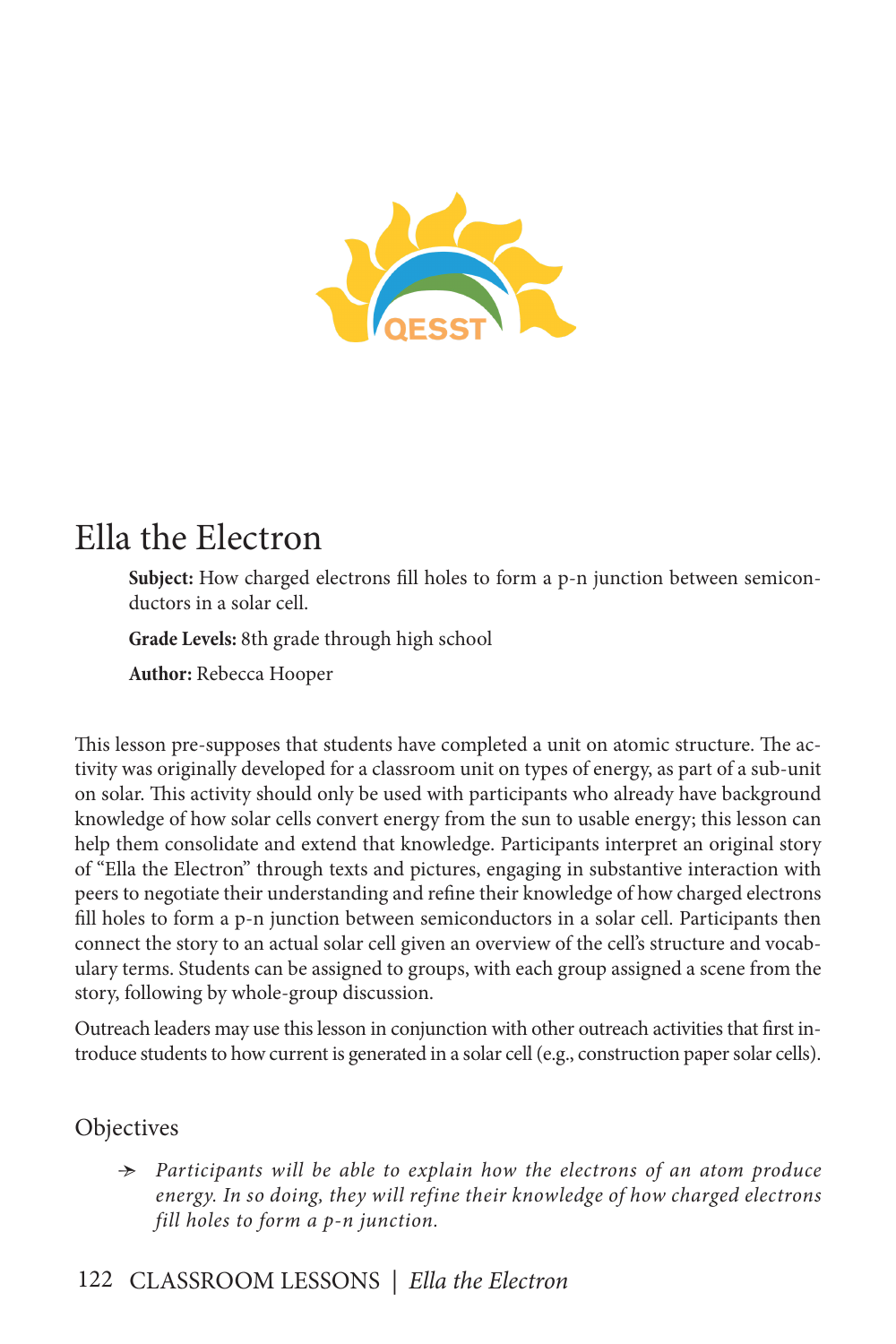## Materials

Each group or individual needs the following materials:

- Ella the Electron story
- Blank paper, pencils, color pencils or pens for drawing
- Solar vocabulary worksheet
- Ella the electron worksheet
- A diagram of a silicon solar cell

## Instructor Content Background Information

For a quick guide to a PV cell in action, see Richard Komp's TedEd video, How Do Solar Panels Work?

https://youtu.be/xKxrkht7CpY (~4 minutes)

You might show this explanation and animation of the ideal short circuit flow of electrons and holes at a p-n junction:

http://pveducation.org/pvcdrom/light-generated-current

Explanation for operation of solar cells with simple diagrams and animations:

http://www.pveducation.org/pvcdrom/light-generated-current

An animated illustration of how the p-n junction is formed:

http://www.pveducation.org/pvcdrom/formation-of-a-pn-junction

## **Instructions**

## Part 1: Review

Review with participants how a solar cell converts the sun's energy to usable energy. Use the online resources above to help students recall relevant prior knowledge. Use the vocabulary worksheet to aid the review process. Working in groups, participants could create their own definitions and explain their understanding based on content knowledge or life experience. Groups could then compare and contrast their definitions, decide which is best (most accurate and concise), and further refine a collective definition for all or some of the vocabulary. In deciding, students explain reasoning for what they include and what they exclude. The outreach leader should facilitate the discussion. Allow students to lead, only interject to keep them on topic and make them elaborate or justify weak claims.

Note: The worksheet found at the end of this lesson is filled in with definitions. It can be used when time is limited. Outreach coordinators can also use the definitions to seed the conversation among participants.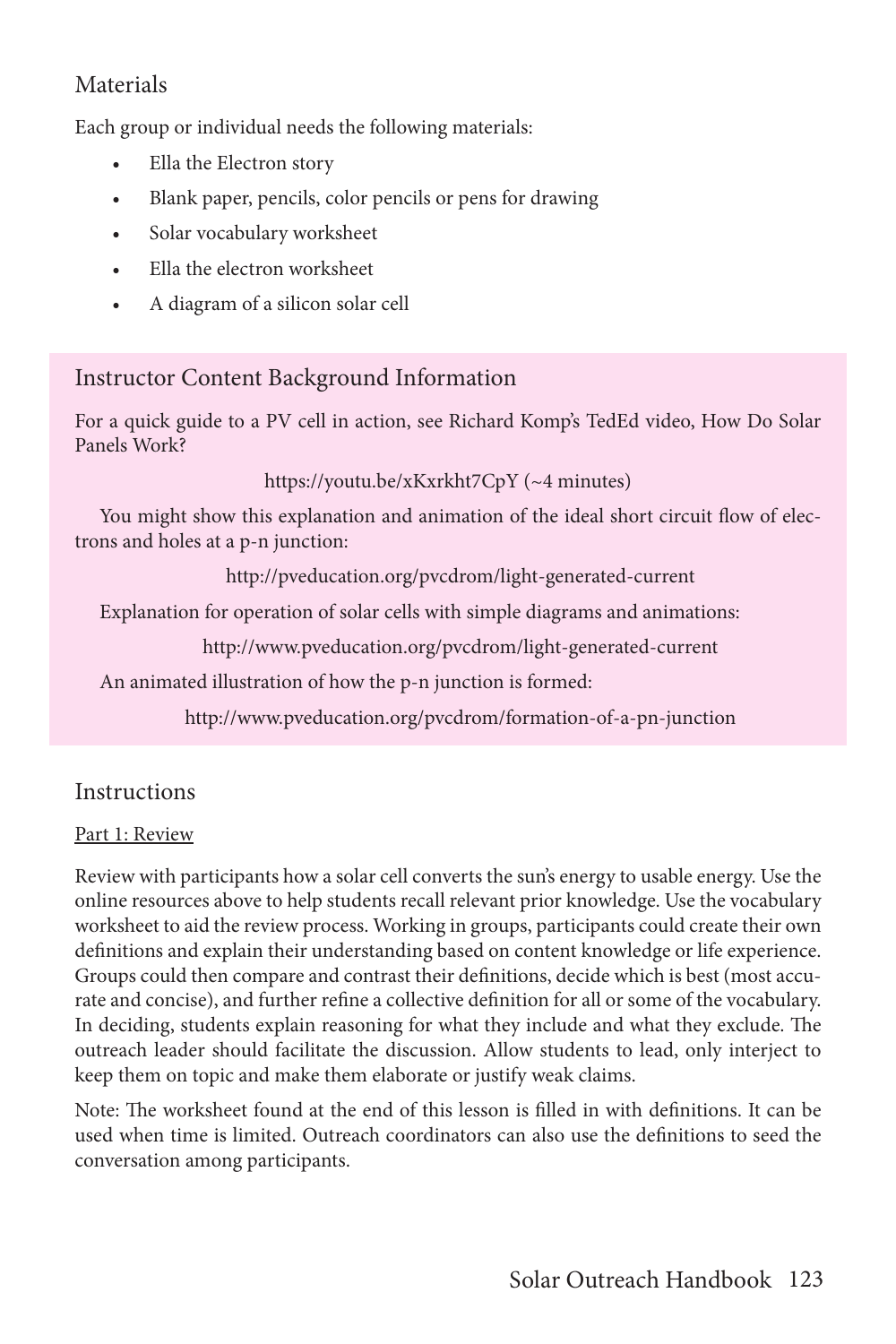

#### Part 2: Ella the Electron.

Participants read, draw, and discuss Ella the Electron, a five-part story of how the electrons travels to produce energy in a solar cell. In an outreach setting, this is probably best accomplished in small groups. Divide participants into five groups. Each group should be assigned to draw and label each scene for one part of the Ella the Electron story. Group members should read the entire story together before drawing their

section. When all groups have completed their drawing, they explain their drawing to the whole-group, taking turns sequentially through the story. The drawings can then be collected into a book. Each participant can be given a copy of the book to take home. A copy can also be donated to elementary or middle school classrooms!

#### Part 3: Consolidate knowledge

Participants connect the story to a diagram of a silicon solar cell, given an overview of the cell's structure and vocabulary terms. Using their illustrations for Ella the Electron and the worksheet provided, participants connect the story to the parts and processes of a silicon solar cell, identifying the pathway of the electron and purpose of each layer and important processes that occur.

A possible extension to the activity is to explore with the students what effect the following changes would have on a solar cell.

- 1) Use a metal instead of a semimetal for the wafer.
- 2) Use copper instead of silver as the metal for the fingers and busbars.
- 3) Use an inorganic material for the dye-sensitized cell.
- 4) Increase the thickness of the glass of the dye-sensitized cell.

#### Connect beyond the classroom

Why is necessary to harness solar power in a usable form?

## Deepen Your Knowledge

This lesson is part of a high school classroom unit called Energy in Action, created by high school science teacher, Rebecca Hooper. You can find the full unit on the QESST Education website.

In Part 3 of the lesson, students could also compare Ella's story and a silicon solar cell with a dye-sensitized solar cell.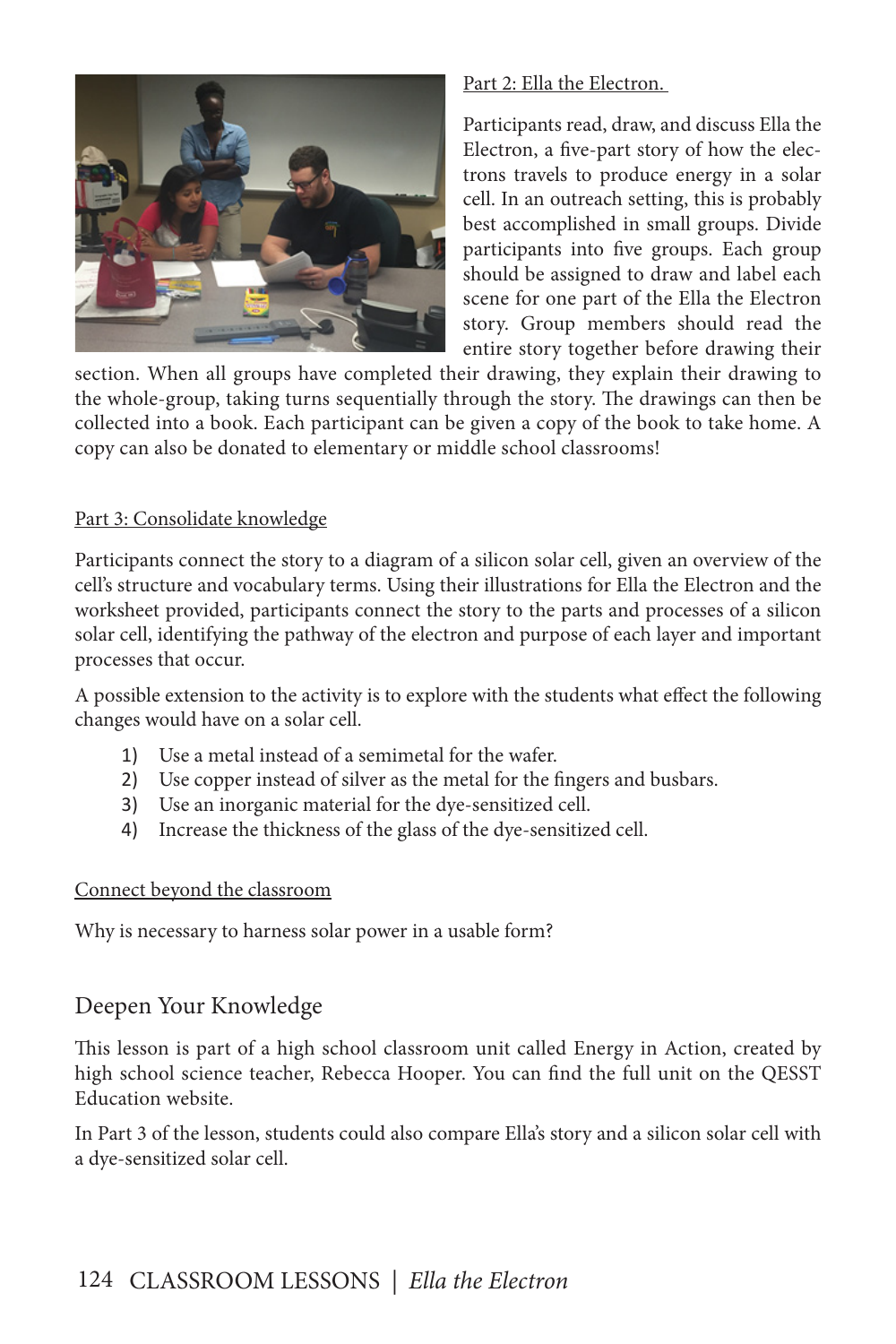#### **Vocabulary**

- Absorption The transfer of energy of a wave to matter
- Texturing Roughing the surface of a substance by etching along along the face. Results in a surface of pyramids in silicon.
- Sunlight Energy emitted by the sun incident on the earth
- Electron Sub-atomic particle that holds a negative charge and makes up the outer volume of an atom
- Recombination When an excited electron stabilizes to a lower energy state, removing a hole
- Photon Packets or particles of energy that sum to the total energy of light
- Energy The ability to do or perform work
- Electricity A form of energy generated by the accumulation of movement of charged particles
- Busbars Metallic top contacts necessary to collect current generated by the cell
- Fingers areas of metallization, which collect current for delivery to the busbars
- Conductor -Material that allows electrons to flee freely or allows the flow of electrical current
- Semiconductor A solid whose conductivity lies between that of an insulator and a metal
- P-Type Group III elements with three valence electrons to interact with silicon's four, which results in one less electron, thus creating a hole
- N-Type Materials made of Group V elements that have valence electrons to bond with silicon 4 and the extra electron can participate in conduction
- P-N junction Area where a p-type and n-type meet so that electrons diffuse from the p-type to the n-type
- Wafer A slice of semiconductor material used in electronics for solar cells
- Doping The process of adding different add-ons to a silicon wafer in order to shift the balance of electron and holes
- Efficiency Ratio of energy output from the solar cell to input energy from the cell
- Holes The area of a p-type material where there is a missing electron
- Current The flow or movement of electrical charge in a circuit
- Voltage Measurement of the potential energy of a charge within an electric circuit at a given point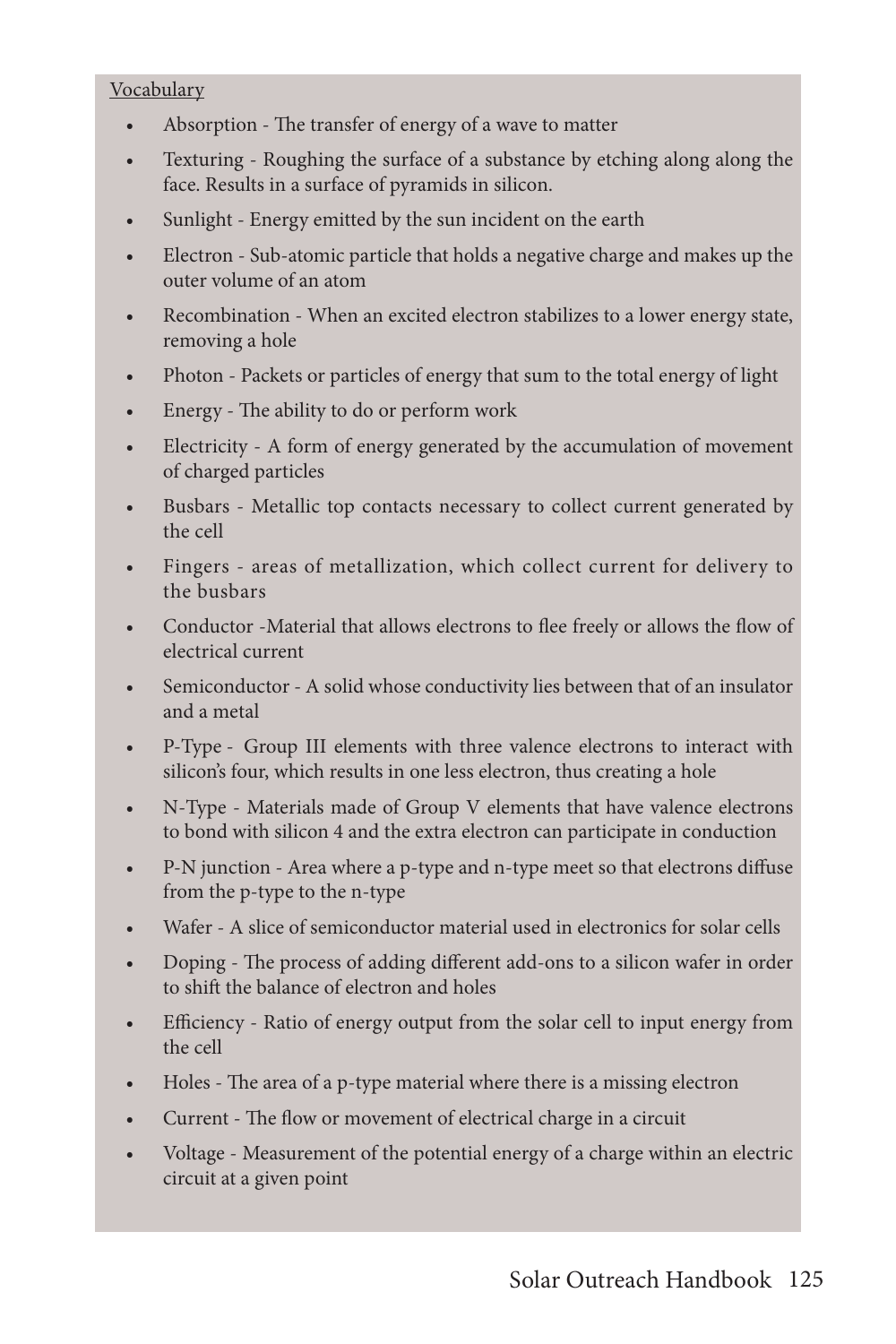## Ella the Electron : The Story

#### PART 1

explore a world that has potential to change everything about our own world and possibly save it, starting with one little girl named Ella... Ella the Electron has a pretty normal unexciting life in Silicon Villa, a place possibly save it, starting with one little girl named Ella… Ella the Electron has a pretty normal unexciting life in Silicon Villa, a place with citizens who are referred to as particles. Before getting to know the people, here is a little history on the place, Silicon Villa. Once a flat smooth land long ago, one day a rain descended that was so heavy it was as if someone had dipped the entire villa into a tub of water. But this rain was not just ordinary water; it had other special additives. The rain eroded the land leaving an uneven mountainous terrain. Two additional periods of similar, but unique types of rain created new lands on either side of Silicon Villa, but we will share more about those areas later. Every home in Silicon Villa was exactly the same as each other, but unlike any home you would be familiar with. For example, they didn't even call a home a "home"; they called it an atom. Here's more explanation...

Every home and its land was referred to as a Silicon atom, each with the exact same floor plan and members. Every household was made of the "mothers of the house" called Neutrons. Typically, there were around fourteen Neutrons, very rarely you would see a house with one more or one less. Every house had fourteen girls, referred to as Electrons, and fourteen boys called Protons. The Protons were a very positive group of boys, they remained in the house taking care of household tasks, along with the Neutrons. Together the Protons and Neutrons made up the center of the atom, often referred to as the Nucleus. The Electrons were a different story. Despite being much smaller, they were equally as strong a force as the Protons, but had negative attitudes specifically with each other. Despite their negativity, they were vital to the structure of the atom, so instead Electrons took care of the outside of the house. They would work quickly making sure to stay out of each other's way. In fact, they worked so quickly that it was difficult to see them independently; they just looked like a cloud of Electrons. It was tough work, but each Electron had a strong loyalty to the Protons, and together with the Neutrons, they maintained the stability of the home – or as we now know, the atom.

Not every Electron was exactly the same; some electrons had greater energy than others and were able to travel farther from the house than the others. The most loyal of the electrons remained closest to the nucleus and often questioned the loyalty of those who wandered farther away. Now it's time to introduce Ella the Electron. Four of the electrons had the highest energy of them all - and Ella was one of them. They frequently roamed on the outskirts of the property line, called the Valence line. The electrons that dared to reach the valence line were, of course, referred to as the Valence Electrons. Ella the Electron had a secret desire to explore the other lands she suspected were beyond Silicon Villa, but she could never quite muster up enough energy to leave.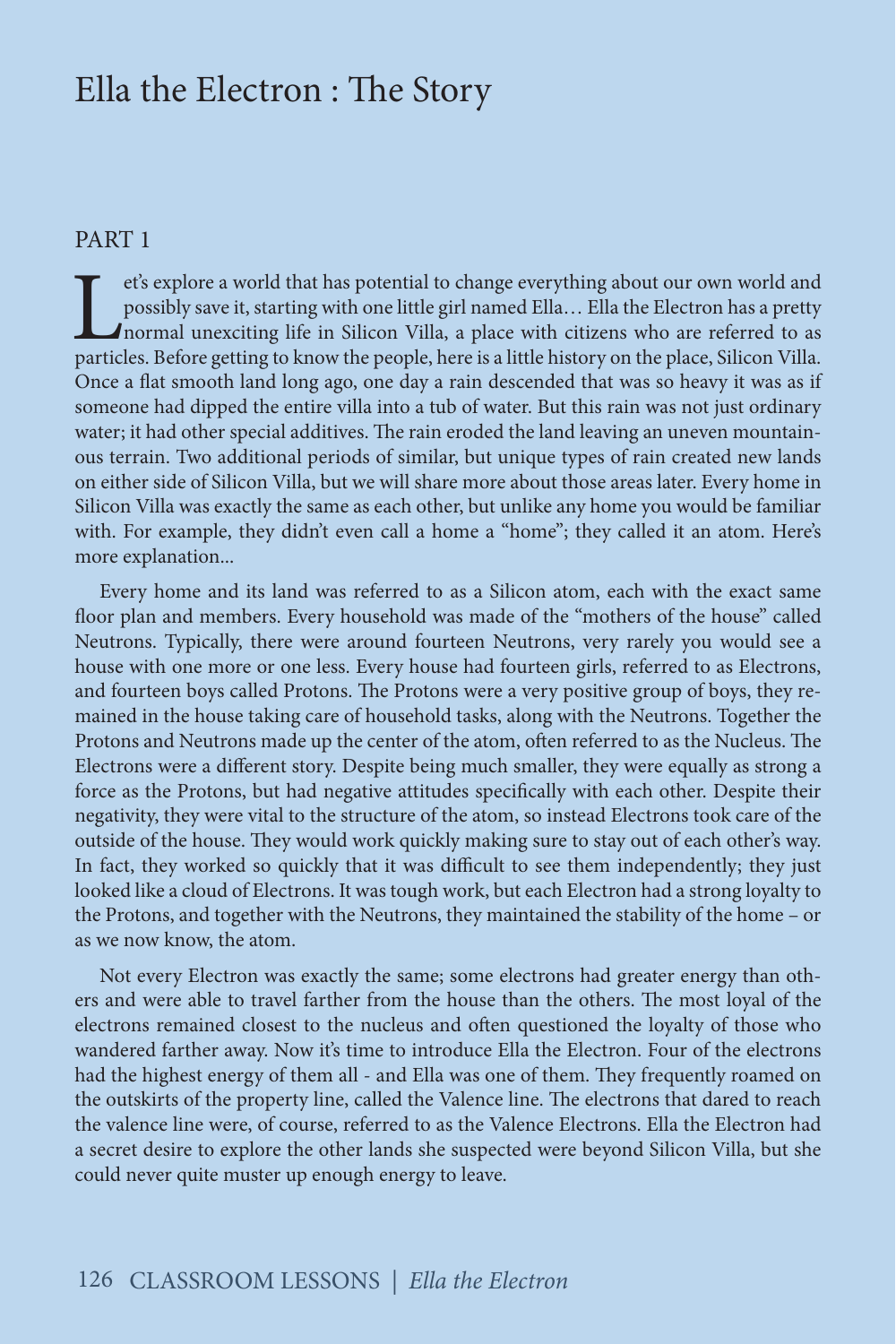#### PART 2

The day, Ella the Electron was working around the house as normal and she noticed<br>a bright white light in the distance just as she made it to the valence line. She no-<br>ticed this white light was made of individual packages a bright white light in the distance just as she made it to the valence line. She noticed this white light was made of individual packages of varying colors and sizes. As she continued to work with the light shining down, she started to notice more and more of these packages. But they never quite came close enough for her to understand what they were. Ella overheard one of the other valence electrons mentioning seeing these packages as well; at least she knew she wasn't just seeing things. One day, one of the green packages got closer and closer, close enough that Ella the Electron was able to see that it was in fact a package and that on it was printed the word "PHOTON". But still, the object remained out of reach.

The next day, Ella the Electron saw in the distance, coming towards the valence line, one of the blue packages. It was getting closer and closer, close enough to grab. She could have kicked herself for not being in the right spot at the right time! Right in that instant, one of the other valence electrons snatched the package. Ella the Electron witnessed her sister receive a great burst of energy and sprint beyond the valence line, vanishing in the distance. As she continued to work, Ella the Electron's mind spun with the possibilities of what could have happened to the other electron. She wondered if her sister would ever return to the atom. The loss of a negative attitude left a positive atmosphere throughout the atom, so no one searched, no one inquired. But Ella the Electron was still curious.

Things continued to get even more bizarre. As Ella the Electron continued to work, she noticed something approaching the valence line in the distance. At first, she thought it was another package, but quickly she realized it was a different electron returning to the atom. Ella the Electron watched as the electron approached with the same unusually high amount of energy the other electron that left had received from the photon, but as she approached, the electron seemed to be losing that energy. Once the electron reached the valence line, she returned to a normal level of energy and started picking up the work the other valence electron had left behind. Despite the addition of another negative attitude, the work needed to be done. So the atom returned its neutral state with the same number of electrons and protons. The number of questions swimming through Ella the Electron's mind was staggering, but electrons never stopped working and hated to be near each other. So the idea of approaching and asking those questions was, well…repulsive. So, Ella the Electron kept her questions to herself and became determined that she would have her own experience. At the next possible chance, she would not hesitate to grab one of those photons herself.

#### PART 3

Illa the Electron did not have to wait long. The next thing she knew, she was at the valence line, wrapping her hands around her own package. As soon as she got the package open, she felt a surge of energy she had never ex valence line, wrapping her hands around her own package. As soon as she got the package open, she felt a surge of energy she had never experienced before. She took off past the valence line, leaving the atom behind. Ella the Electron let the energy take her to places she had never been before. She even passed other valence electrons who had grabbed their own packages. She had to be careful though. As she passed other positive silicon atoms she felt a slight attraction to get back to work and fill in the empty spot they left behind. It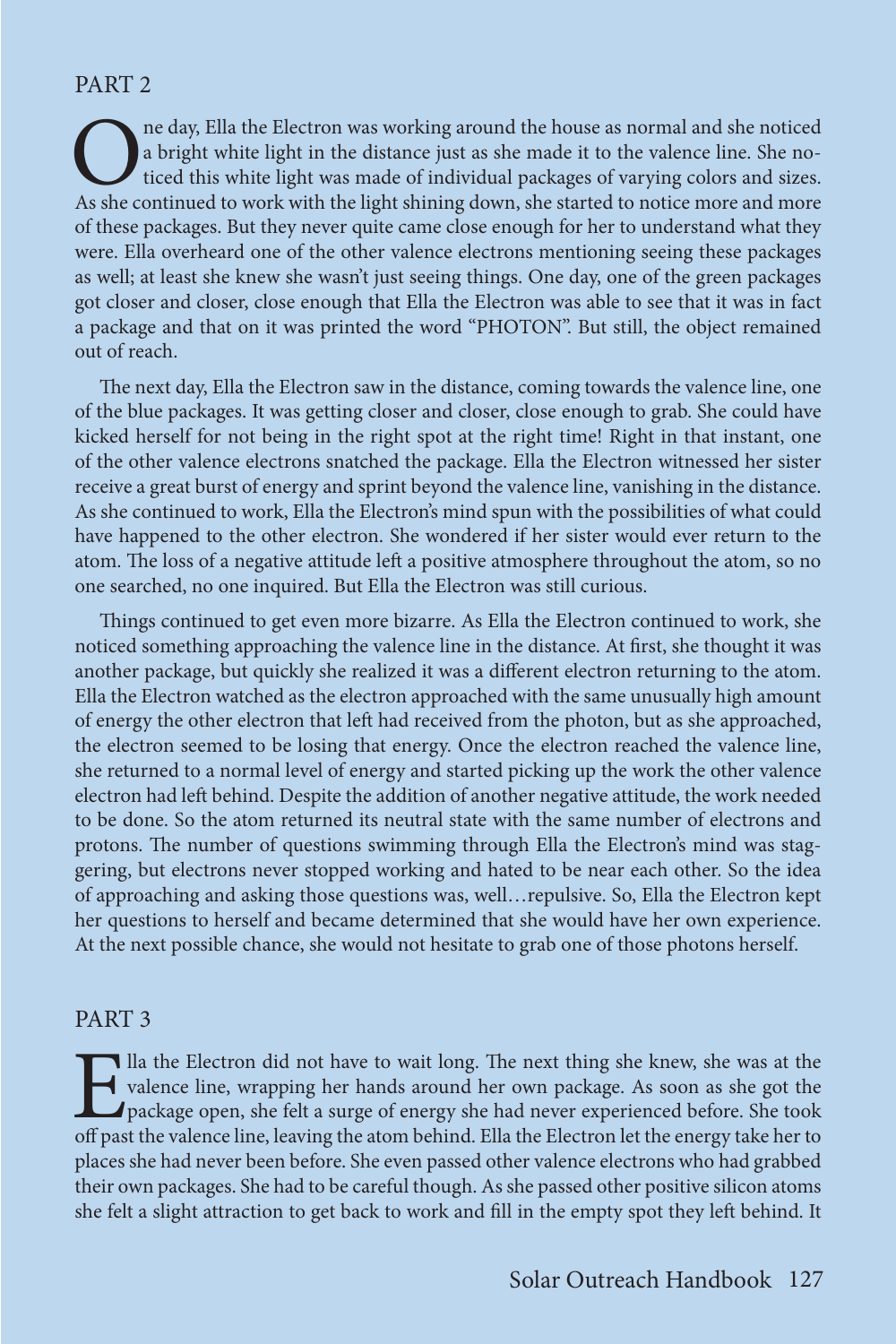was difficult battling the natural urge to be with an atom. But the photon had given her the strength and energy to fight her nature.

To remove the temptation, Ella the Electron searched for a different way to get by the atoms. Unfortunately, there were so many electrons in this negative place that she kept bumping into others. It was nearly unbearable! The only saving grace was that the electrons all seemed to be moving along. Since she was in the situation, Ella the Electron took the opportunity to ask a fellow electron what was going on. The stranger she asked looked just as unhappy to be in the conversation, but complied and proceeded to answer her questions. As suspected, Ella the Electron's atom was not the only one that started seeing these colorful packages. The stranger had been on this journey multiple times since the packages first started appearing, when the bright white light shown on the land.

As Ella the Electron guessed, the key to leaving the valence line was getting the right colored package, one with a photon with the right energy, at the right time. When Ella the Electron inquired why all the electrons were huddled together heading in the same direction, the stranger replied that the discomfort they had to endure through this portion of this journey would be worth what's on the other side. They were heading towards Phosphorous Farms, one of the lands that formed after a heavy rain. Any extra electron is doing what they can to get out and travel to the other side. The atoms in Phosphorous Farms were very similar to those in Silicon Villa, except they had one extra electron, proton, and most likely neutron for a total of fifteen each. This made for a hectic border where Phosphorous Farms and Silicon Villa met, with extra electrons everywhere. At least this explained the crowdedness and discomfort. With the extra electrons from the phosphorous atoms and the addition of electrons leaving their atoms thanks to the packages, the negativity was overwhelming and many electrons fought to get out. Ella the Electron had more questions, so she did her best to keep up with the stranger as they made their way through the farms.

A shiny road in the distance caught her attention as the stranger headed straight for it. The stranger urged Ella to be ready to pick up the pace because travel on the road speeds up drastically. Once there, Ella the Electron automatically fell in line swiftly picking up the pace to travel north, but not before sensing a great source of heat as she got in line. Not sure what to think, since it was gone as fast as it was there, Ella the Electron continued in line. Unfortunately, much to everyone's distaste, it was still crowded. But the electrons were not nearly as crowded as they had been in the farms, and at least they were moving quickly. As much as electrons hated being near each other, something about this road overcame that force. So they lined up closer than any one of them truly desired to be in order to continue on their journey.

The stranger picked up their conversation, calling the road they were on Silver Fingers, one of many that could lead them to a greater purpose. As soon as the stranger mentioned this greater purpose, it seemed the reason Ella the Electron had been moving forward with this group of electrons was explained. There was a task she was meant for, they were all meant for; to carry the energy they received from the photon to produce something great. She understood why the electrons would be willing to endure such a close, negative atmosphere. Another feeling of great heat distracted her, just like when she first got in line. Looking around, Ella noticed that an electron who had been behind her was gone, off the Silver Finger. The stranger saw her confusion and explained that, despite having the additional energy, some atoms lose patience and doubt. Feeling the pull of the comfort of returning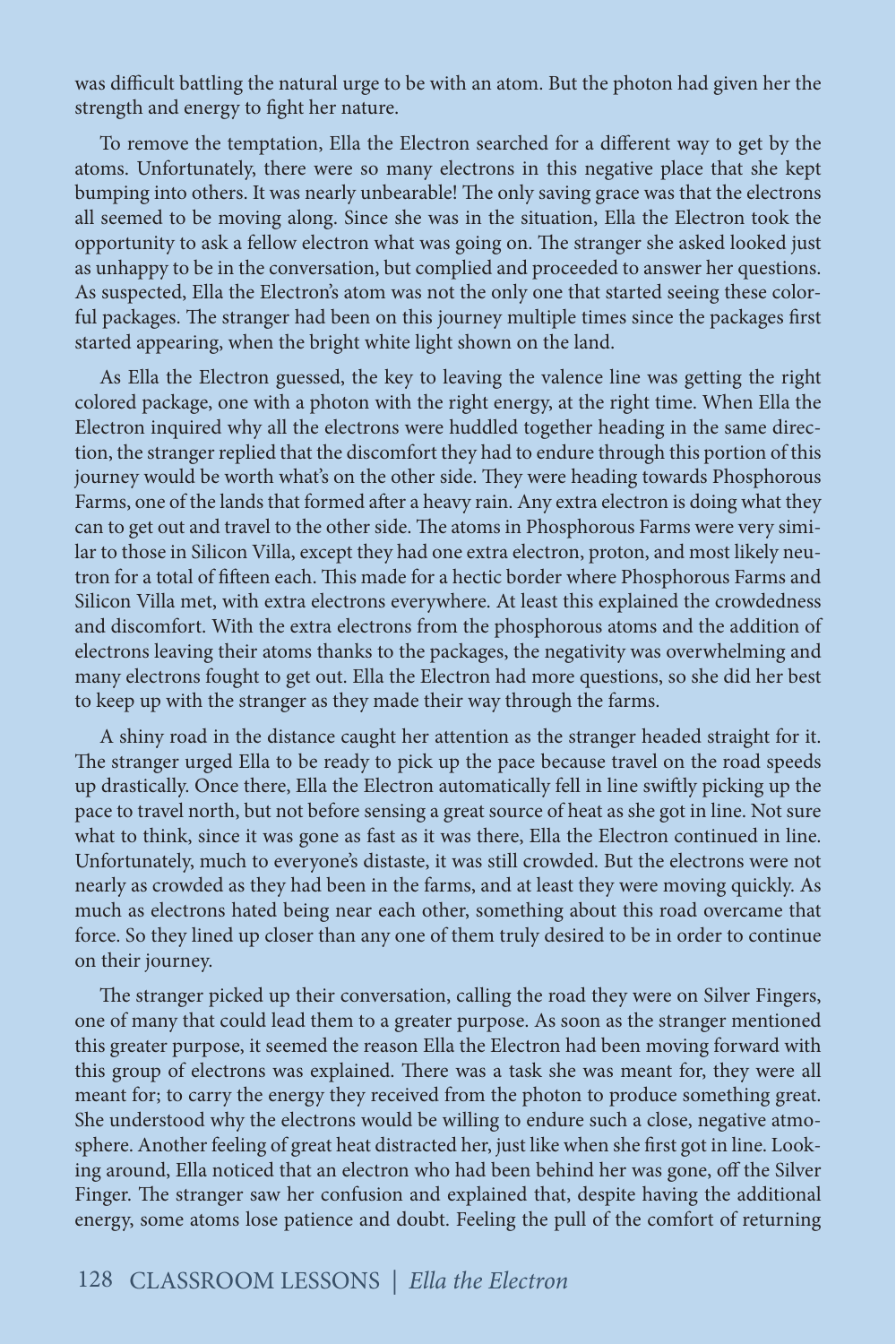to a Silicon atom to continue the work they were used to doing. So, they go and recombine with another atom. The stranger explained that it is disappointing and pitiful, as they waste that energy. Ella the Electron wondered why they would come all this way just to return to their normal state without serving their true purpose. She hated inefficiency.

#### PART 4

t that time, the line turned and merged with other electrons onto a larger road. The excitement in the stranger's face was contagious; Ella the Electron asked what was going on. The stranger explained they just turned from excitement in the stranger's face was contagious; Ella the Electron asked what was  $\blacktriangle$  going on. The stranger explained they just turned from the Silver Fingers to the Silver Busbars, so they must be getting closer. The task they were going to complete was so great and included so many electrons with energy that they required a larger road to transport them all. As they travelled, Ella the Electron grew more and more anxious to get to their destination to serve their purpose. But she was bumping into so many other electrons trying to move forward that she worried she would lose all her extra energy before she even got there. The stranger reappeared next to her and told her she would have to fight to get to the port. Before Ella the Electron had the chance to reply, she looked up and saw the sign for "Port of Electrode Out", giving her a new motivation.

As they got closer, Ella the Electron concentrated on her calling to serve her purpose and make sure the energy she obtained was used for something greater than herself. So, she repelled, collided, and fought her way closer and closer to the sign. Finally, she had made it to where the port oddly dropped off and the electrons funneled into a narrow dark corridor. They continued for a long way, what seemed like forever to Ella the Electron, being joined by other electrons along the way. Again, sensing her question, the stranger explained that their entire planet was just one of many modules that come together to serve the same greater purpose. All of the planets were made in the same way with the heavy rains and silicon atoms. Their combined task was initiated when the light shown and the packages, photons, started arriving.

They were continuing in dark silence when suddenly the stranger warned her that they were approaching the moment when they would serve their true purpose. Ella the Electron waited with anticipation as she got closer and saw the slightest hint of light ahead and where the corridor stopped, she couldn't wait to get closer. Electron after electron was drawn up and out of the corridor to somewhere she could not see. The stranger told her to get ready right as she herself was drawn up. Ella the Electron started to ascend, then quickly entered what felt like a roller coaster. Up and around, loops and spins, Ella the Electron was transported through in what probably was less than a millisecond, but felt like an eternity. In that split millisecond, as if time slowed down, she saw the most magnificent, brilliant light she had ever seen. It reminded her of the light she witnessed when the packages started to arrive. Ella knew somehow it was all connected and she was serving her purpose. Abruptly, she landed into another corridor, not exactly sure what had happened. All she knew was that she felt drained of the extra energy she had received from the package. She continued down the corridor with the other electrons that had just gone through what she had. Fortunately, the stranger was nearby and explained that the light she witnessed was in fact that bright and magnificent because of the energy the electrons were giving as they went through that roller coaster ride. This explained why she felt back to her normal self. The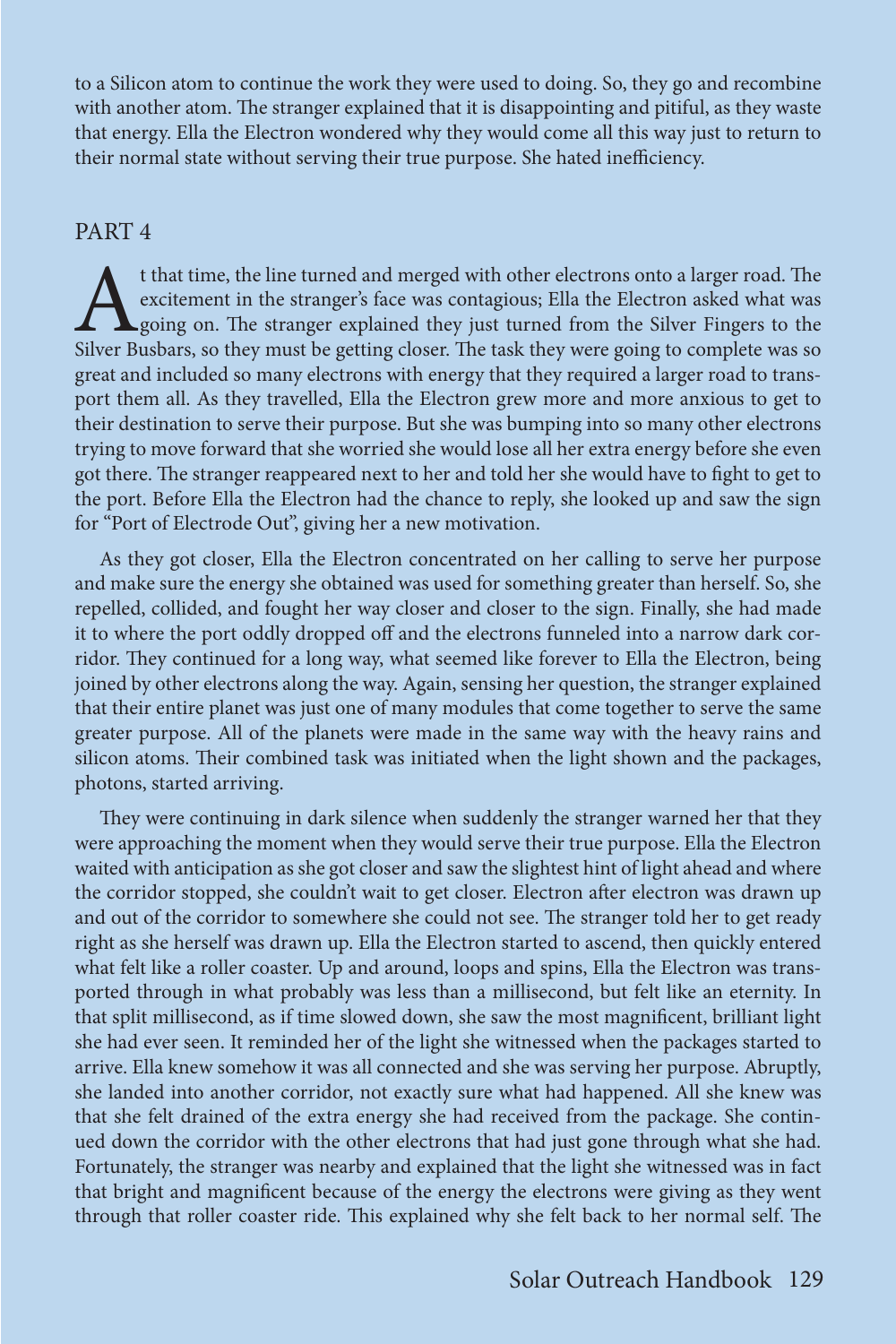photons were a special gift from that light that everyone had seen back in Silicon Villa, each gift containing just the right amount of energy to meet the right electron at the right time. However, this energy was not for them to keep, but to give to provide energy for another light, a light for our world. This energy was not limited to providing light, but could also be used for cooling or heating homes, charging phones, and anything else that requires energy. The shortest moment of Ella the Electron's life turned out to be the most significant.

#### PART 5

Illa the Electron tried to process this information as she and the stranger continued to the end of their journey. But she realized she had no idea what was next. The stranger explained that her journey did not have to end the end of their journey. But she realized she had no idea what was next. The stranger explained that her journey did not have to end. She could continue to serve her purpose, but she would have to make it back to Silicon Villa to start again. Before she could ask how she would get back home, the corridor opened up and the electrons exited a different port, Port of Electrode In. Ella the Electron asked how in the world she would do that if she had no idea where she was and in what relation to Silicon Villa. With a dramatic roll of the eyes, the stranger stated they were in Aluminum Alley. All she had to do was head north but that would be the easy part. The hard part would be resisting the urge to stay. Ella the Electron couldn't imagine not wanting to go through that empowering experience again. She was already missing that extra energy after having returned to her normal self. At the same time, she did feel a sense of comfort from Aluminum Alley that tempted her to find an atom and get to work. Maybe she would stay a while... As if sensing her turmoil, or at least now beginning to anticipate and predict her many questions, the stranger turned to explain. The stranger warned her not to lose sight of her purpose. The attraction of Aluminum Alley helps a lot of electrons return from the light, but it is not the end goal. It's an alley for crying out loud, meant to be a passageway, not a home. The Aluminum houses have great appeal in that, unlike Phosphorous Farms, each atom has one less electron, proton, and usually neutron for a total of thirteen each. Since there are fewer electrons and a lot of positivity, weak-willed electrons would get distracted and remain. To the stranger, it was just another way for them to recombine to an atom and waste their potential.

Ella the Electron knew she had to resist that weakness and again fight her way back to Silicon Villa. But before she could make a move, the light, the source of the packages, disappeared. Chaos ensued as electrons returned to their normal energy, trying to find a home, any home to go to. Ella the Electron felt a push. She turned to see the stranger who urged her to find a home as well. She did as told, landing at an atom and getting to work immediately. Although Ella the Electron was okay where she was and could be content, she had a feeling it wasn't over. For some reason, she knew the light would be back, packages would start coming in again and she would have an opportunity to continue to serve the greater purpose… It was just a matter of when the white light would return.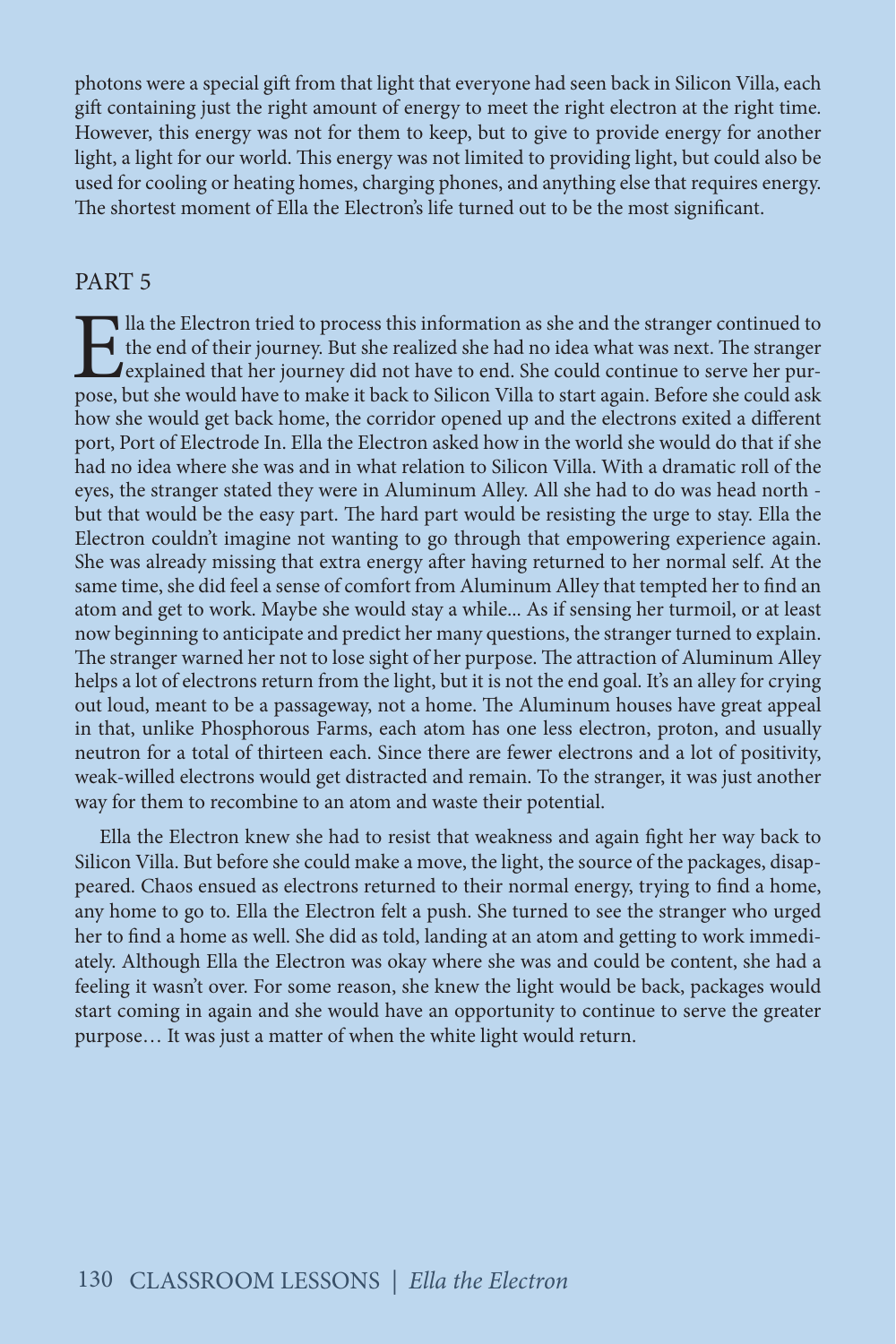# Ella the Electron Worksheet

#### Directions:

Read through the story or your group's portion of the story. Draw an illustration of what's happening, like a picture or comic book.

Use the Solar Vocabulary handout with definitions to fill in the chart below connecting Ella's journey to the structure and function of a silicon solar cell.

|                       | Ella's Journey | Silicon solar cell |
|-----------------------|----------------|--------------------|
| <b>ABSORPTION</b>     |                |                    |
| <b>TEXTURING</b>      |                |                    |
| <b>SUNLIGHT</b>       |                |                    |
| <b>ELECTRON</b>       |                |                    |
| <b>RECOMBINATION</b>  |                |                    |
| <b>PHOTON</b>         |                |                    |
| <b>ENERGY</b>         |                |                    |
| <b>ELECTRICITY</b>    |                |                    |
| <b>BUSBARS</b>        |                |                    |
| <b>FINGERS</b>        |                |                    |
| <b>CONDUCTOR</b>      |                |                    |
| <b>SEMI CONDUCTOR</b> |                |                    |
| P-TYPE                |                |                    |
| N-TYPE                |                |                    |
| P-N JUNCTION          |                |                    |
| <b>WAFER</b>          |                |                    |
| <b>DOPING</b>         |                |                    |
| <b>EFFICIENCY</b>     |                |                    |
| <b>HOLES</b>          |                |                    |
| <b>CURRENT</b>        |                |                    |
| <b>VOLTAGE</b>        |                |                    |
|                       |                |                    |